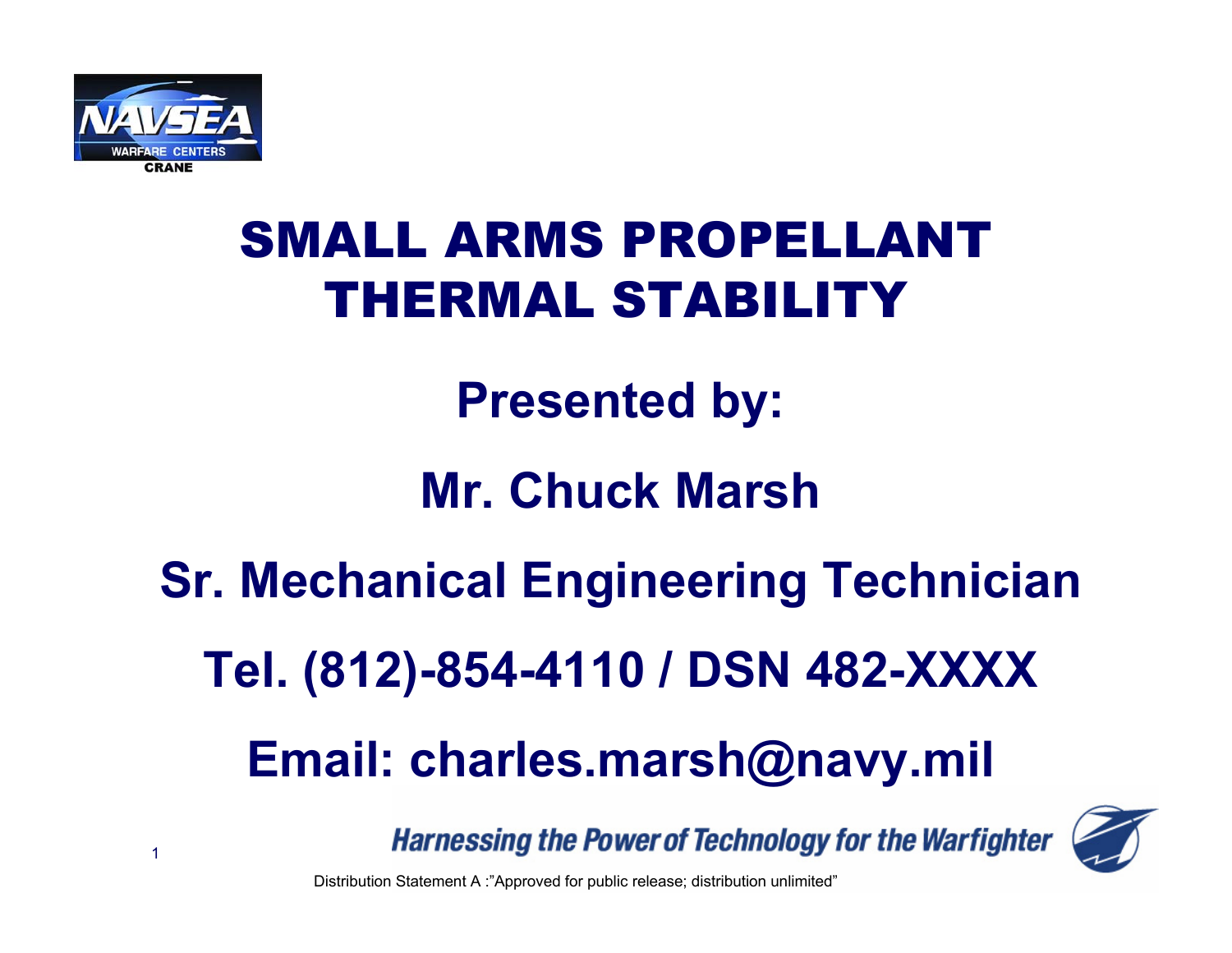

## • **BACKGROUND**

- **Hart Committee Committee Current ammo test protocol only covers temperature range of -65°F to +165°F**
	- **M16 family of weapon systems can reach chamber temperatures of 400°F in extreme use.**
- **Effects on chamber pressure over +165°F were unknown.**
- **Rail Interface System (RIS) test at BlackWater in July 05 reported stuck cases and blown primers after 3-4 magazines fired (using MK 262 MOD 1).**

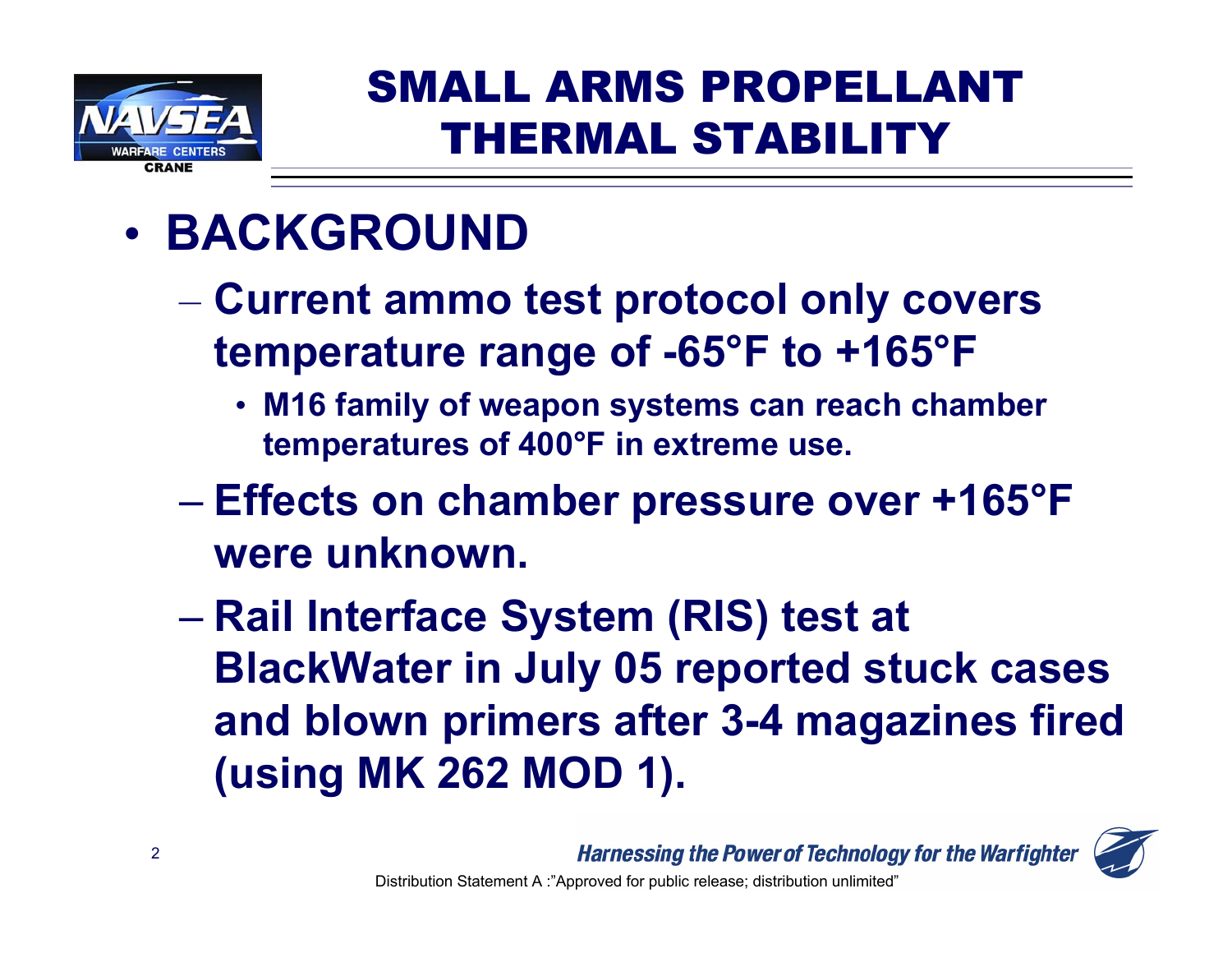

## •**SCOPE**

–**Record actual chamber temperature of M4A1 carbine during extreme use.**

–**Transfer the M4A1 carbine chamber temperature results to a chamber pressure test barrel.**

–**Record chamber pressure when cartridge is subjected to extreme chamber temperatures.**

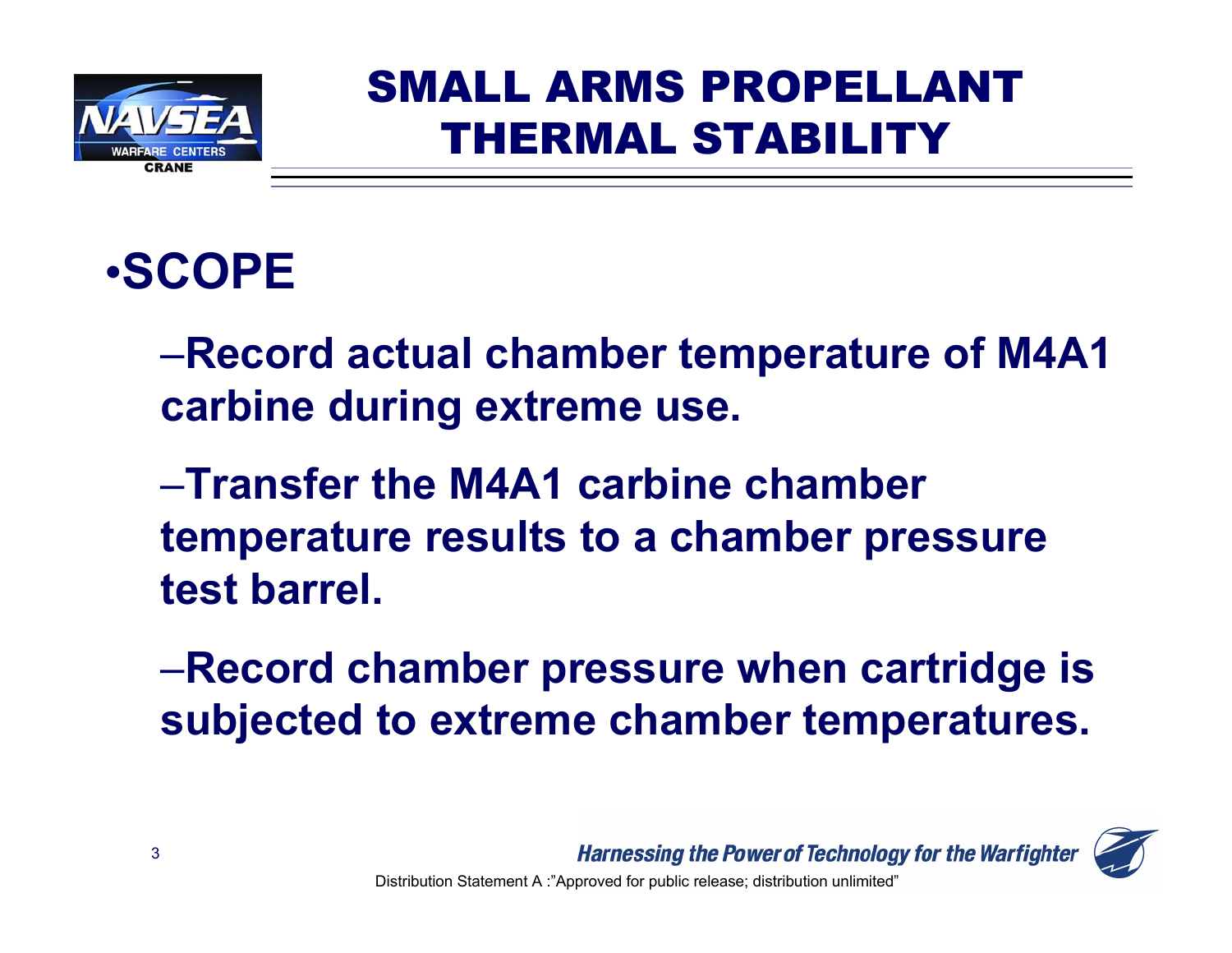

- • **M4A1 Chamber Temperature**
	- **Hart Committee Committee Six (6) weapons fitted with thermo couplers. (Installed externally at shoulder of chamber).**
		- **3 Wpns for M855, 3 for MK 262**
	- the control of the control of the control of **Firing Sequence**
		- **One weapon fired in semi-auto, one double tap, and one 3-5 round bursts. Seven (7) magazine fired through each weapon.**
		- **The magazines were reloaded and the firing sequence repeated (420 rnds each weapon total).**

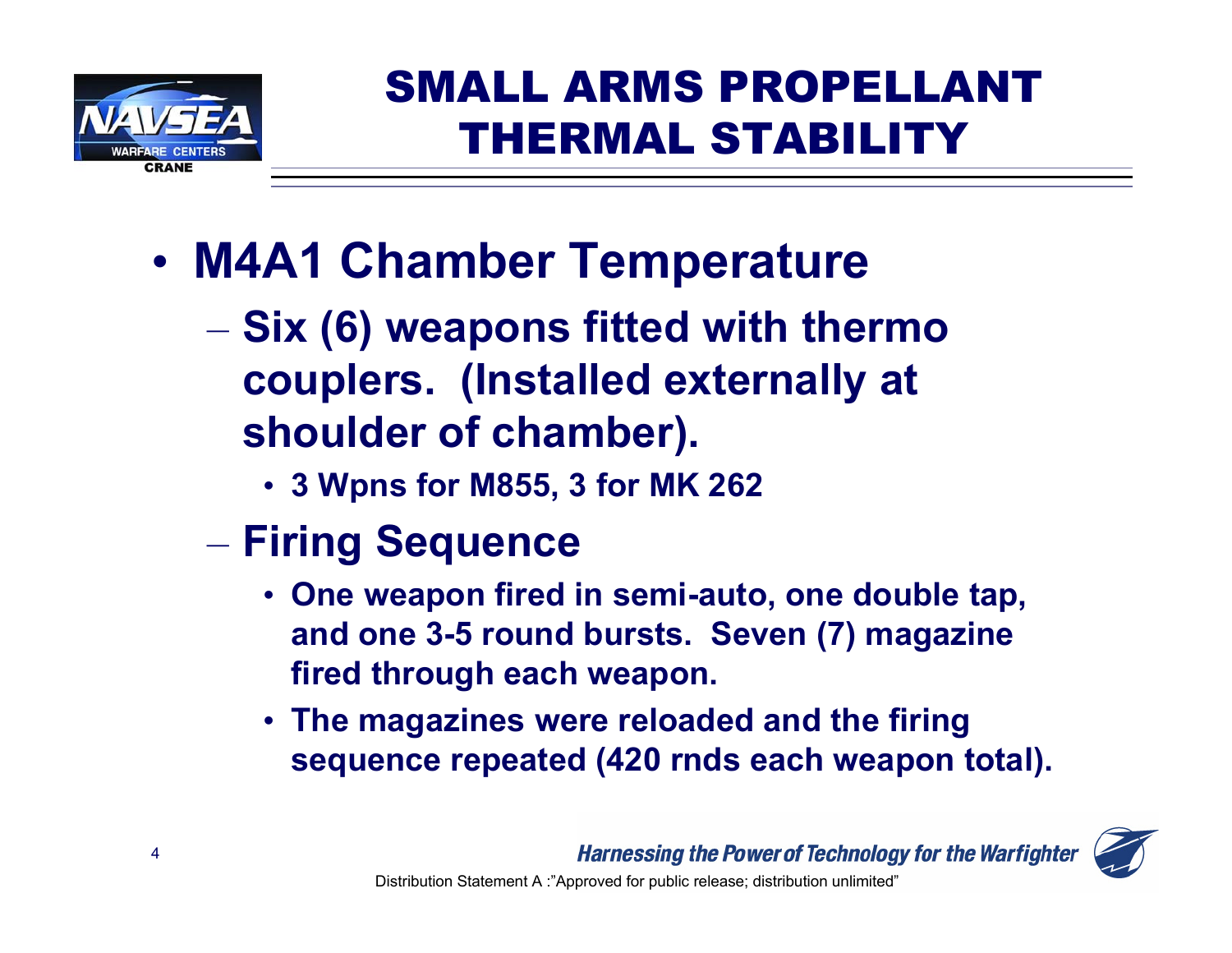

- • **M4A1 Chamber Temperature (cont)**
	- **Data Recorded**
		- **Initial chamber temperature**
		- **Chamber temperature at the end of each magazine**
		- • **Duration (time) required to fire each 30 round magazine**

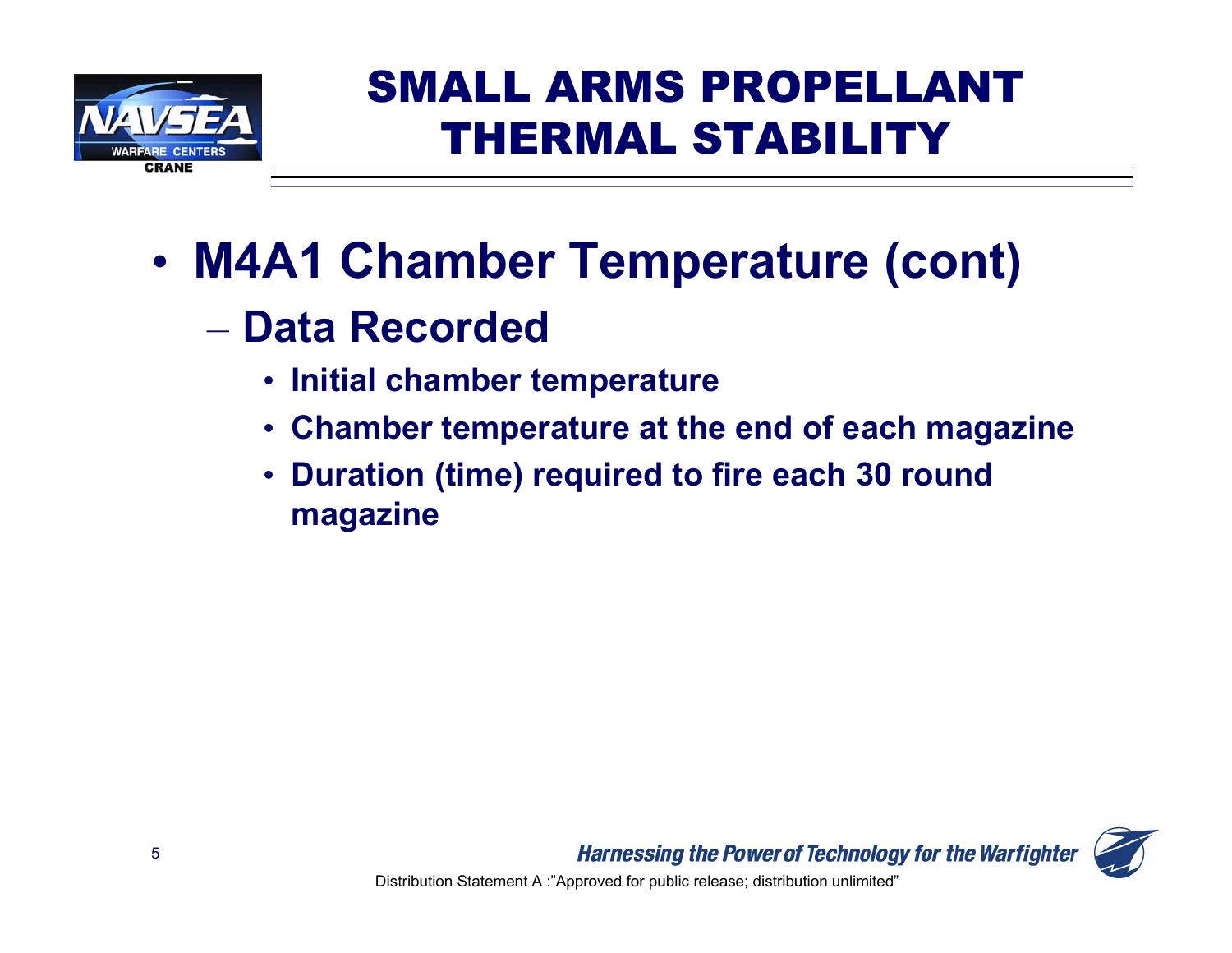

### **M4A1 Chamber Temp Results-MK 262**

|                | <b>WEAPON #1 Dbl Tap</b> |                |             |                | WEAPON #2 3-5 Rnd Burst WEAPON #3 Semi-Auto |                |  |
|----------------|--------------------------|----------------|-------------|----------------|---------------------------------------------|----------------|--|
|                | <b>TEMP</b>              | <b>DURATON</b> | <b>TEMP</b> | <b>DURATON</b> | <b>TEMP</b>                                 | <b>DURATON</b> |  |
|                | (F)                      | (sec.)         | (F)         | $($ se c. $)$  | (F)                                         | $($ se c. $)$  |  |
| <b>INITIAL</b> | 83                       |                | 78          |                | 77                                          |                |  |
| <b>MAG#1</b>   | 177                      |                | 171         |                | 165                                         | 52             |  |
| <b>MAG #2</b>  | 240                      | 49             | 235         | 45             | 211                                         | 60             |  |
| <b>MAG#3</b>   | 278                      | 41             | 266         | 35             | 244                                         | 60             |  |
| <b>MAG #4</b>  | 304                      | 55             | 295         |                | 272                                         | 61             |  |
| <b>MAG #5</b>  | 326                      | 45             | 247         |                | 290                                         | 64             |  |
| <b>MAG#6</b>   | 354                      | 47             | 275         | 38             | 303                                         | 60             |  |
| <b>MAG#7</b>   | 384                      | 48             | 302         | 48             | 317                                         | 63             |  |
| <b>RELOAD</b>  |                          |                |             |                |                                             |                |  |
| <b>INITIAL</b> | 167                      |                | 144         |                | 175                                         |                |  |
| <b>MAG#8</b>   | 213                      |                | 193         | 30             | 216                                         | 55             |  |
| <b>MAG#9</b>   | 235                      | 40             | 246         | 35             | 250                                         | 55             |  |
| <b>MAG #10</b> | 255                      | 40             | 285         | 32             | 278                                         | 58             |  |
| <b>MAG #11</b> | 277                      | 60             | 313         | 83             | 296                                         | 57             |  |
| <b>MAG #12</b> | 308                      | 50             | 269         | 185            | 308                                         | 60             |  |
| <b>MAG #13</b> | 343                      | 60             | 258         | 140            | 314                                         | 59             |  |
| <b>MAG #14</b> | 356                      | 48             | 281         | 35             | 320                                         | 63             |  |

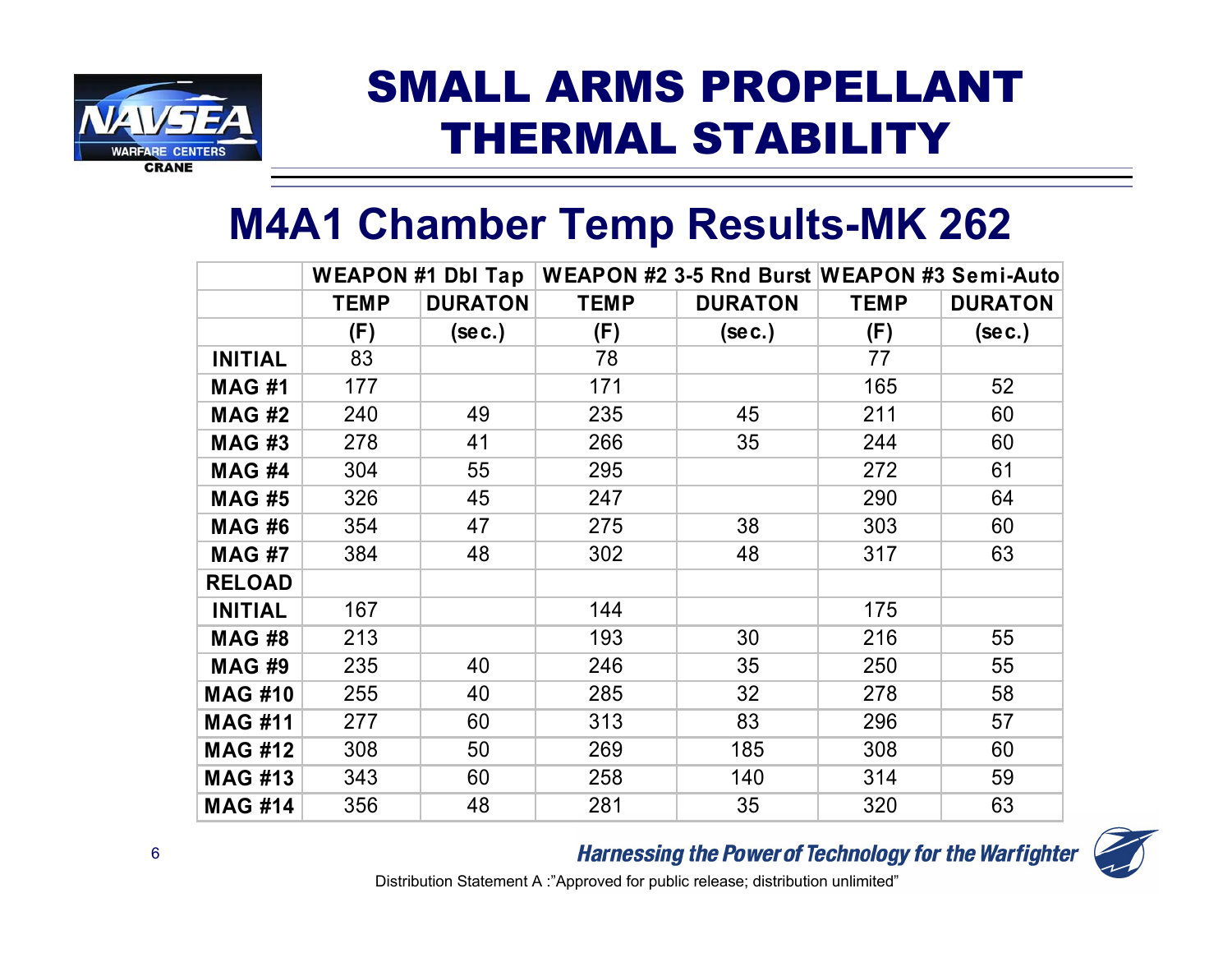

### **M4A1 Chamber Temp Results-MK 262**



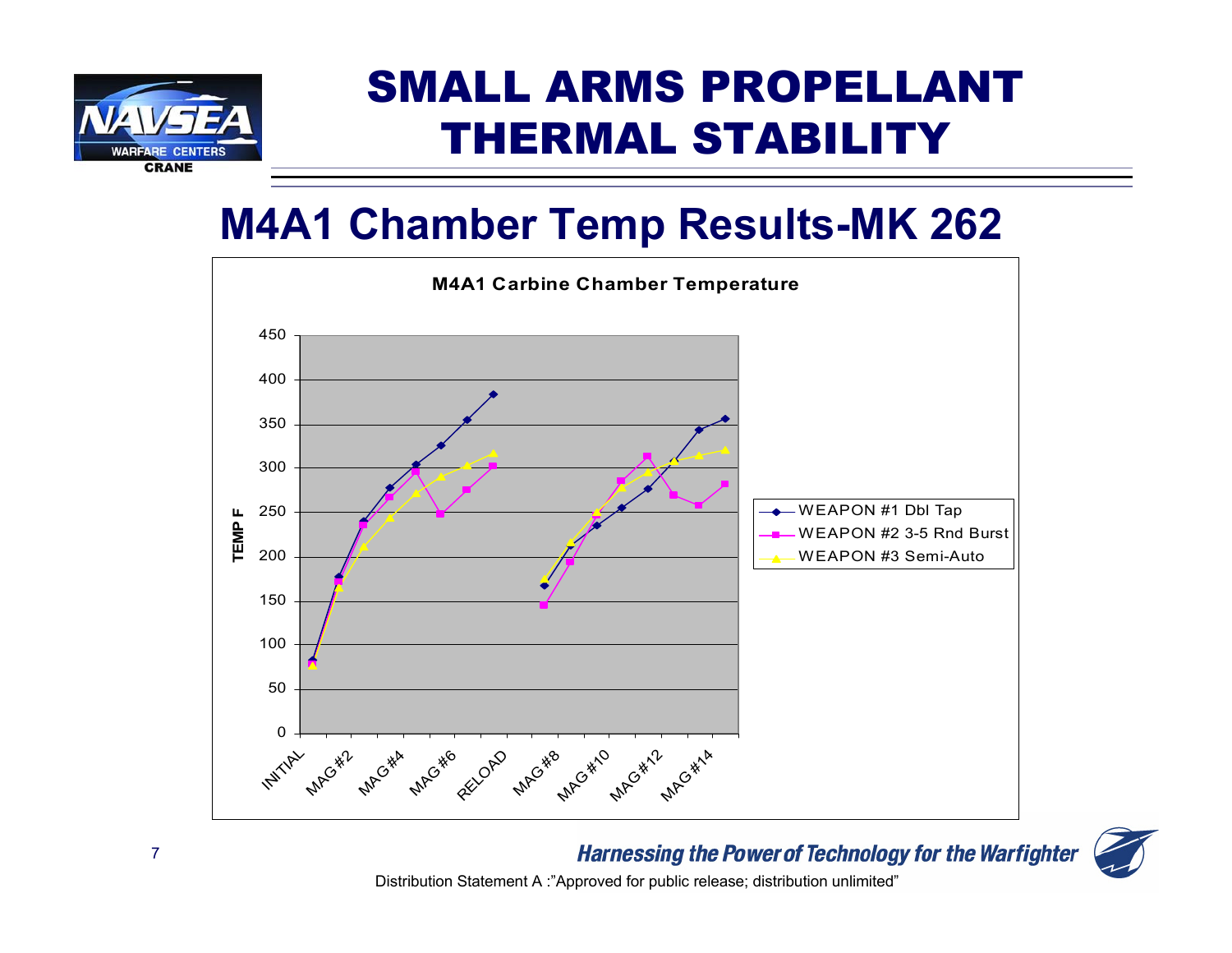

## **CHAMBER PRESSURE RESULTS**

| <b>TEMP/TIME</b> | BLH03M032-001 |        | BLH04B038-001 |        | LC-05G380-491 |        | <b>BLH05L096-001</b> |        |
|------------------|---------------|--------|---------------|--------|---------------|--------|----------------------|--------|
|                  | AVG.          | MAX.   | AVG.          | MAX.   | AVG.          | MAX.   | AVG.                 | MAX.   |
| 330F/15 sec      | 70,261        | 73,657 | 71,772        | 75,984 | 56,015        | 56,939 | 52,771               | 55,880 |
| 330F/30 sec      | 82,769        | 89,052 | 80,469        | 82,857 | 52,572        | 54,544 | 59,707               | 66,022 |
| 330F/60 sec      | 85,662        | 87,612 |               |        |               |        | 61,602               | 64,945 |
|                  |               |        |               |        |               |        |                      |        |
| 300F/15 sec      | 74,525        | 77,354 | 71,080        | 72,337 | 54,847        | 54,847 | 52,300               | 55,787 |
| 300F/30 sec      | 82,777        | 82,777 |               |        |               |        | 53,830               | 56,685 |
| 300F/60 sec      |               |        |               |        |               |        | 65,997               | 69,515 |
|                  |               |        |               |        |               |        |                      |        |
| 250F/15 sec      | 66,599        | 68,537 | 65,519        | 66,234 |               |        |                      |        |
| 250F/30 sec      | 74,523        | 77,134 | 70,855        | 73,954 |               |        | 53,510               | 59,482 |
| 250F/60 sec      |               |        |               |        |               |        | 63,511               | 65,420 |
|                  |               |        |               |        |               |        |                      |        |
| 200F/15 sec      | 65,172        | 67,502 | 63,813        | 65,267 |               |        |                      |        |
| 200F/30 sec      | 67,989        | 73,472 | 71,175        | 72,247 |               |        |                      |        |
| 200F/60 sec      |               |        |               |        |               |        | 57,313               | 59,920 |

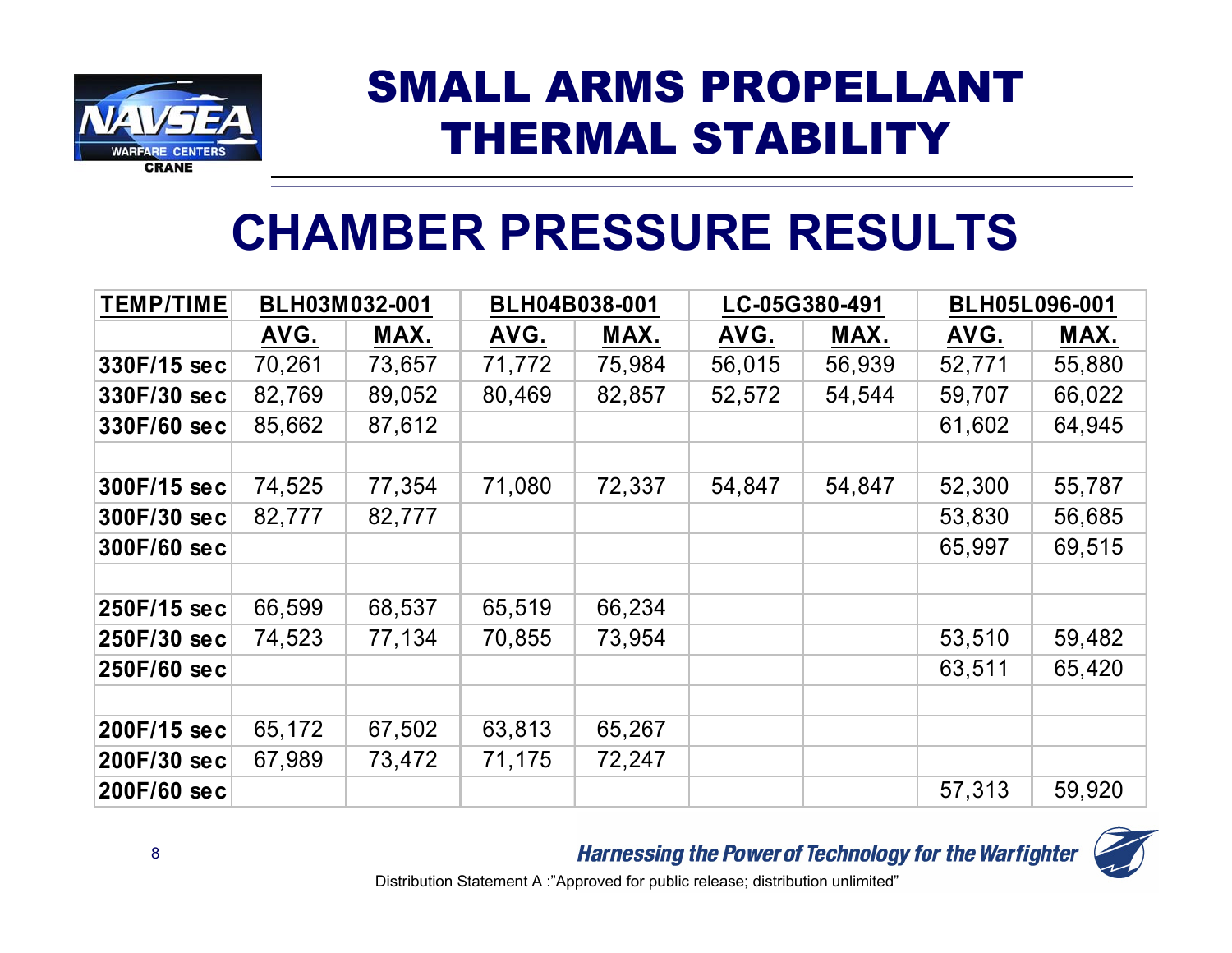

## **CONTROLLER, HEATER & ADAPTER**





#### **5.56MM CHAMBER ADAPTER**

#### **.250 INCH HEATER**





#### **CONTROLLER**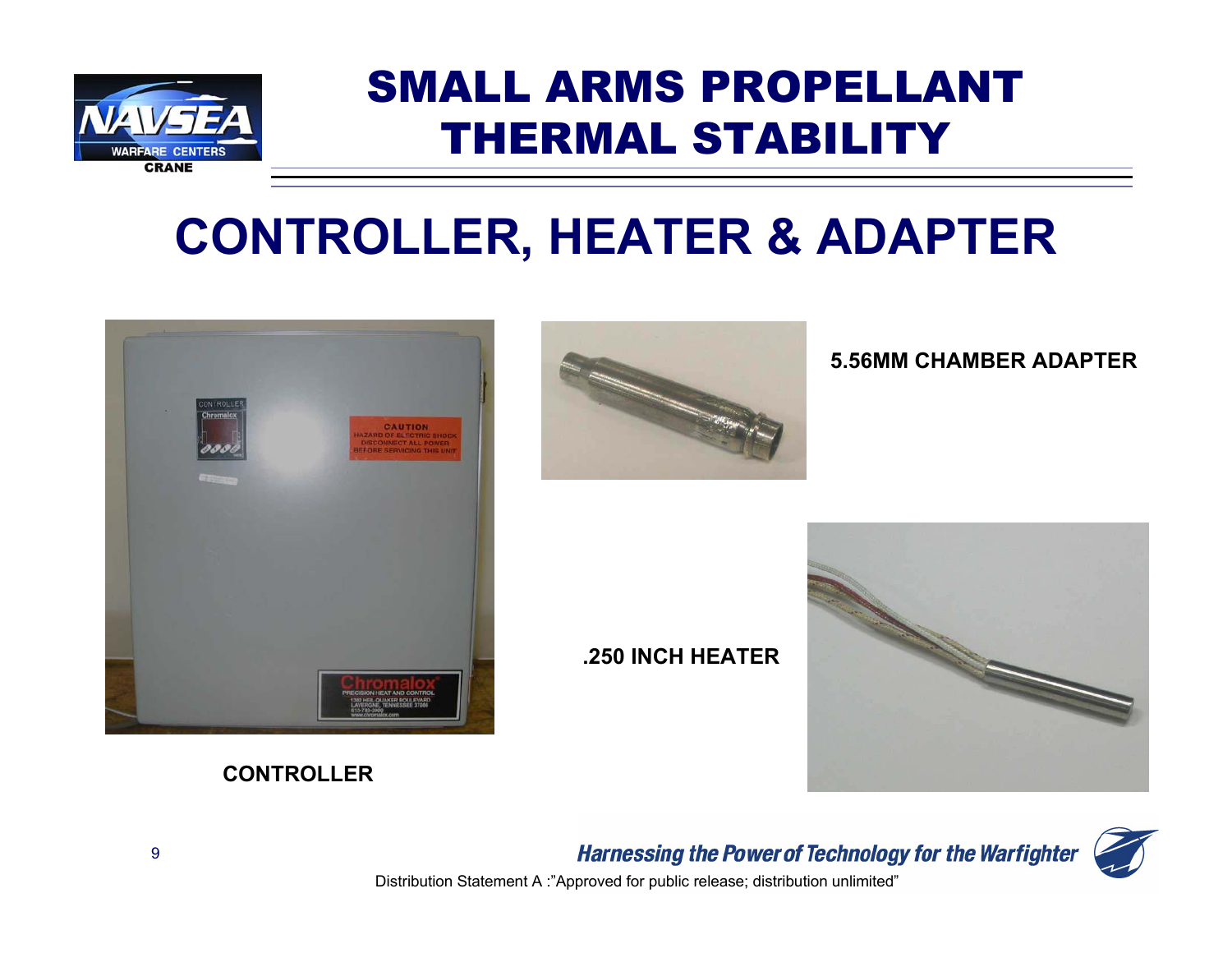

## • **CONCLUSION**

- **Current small arms ammunition test standards do not address operational chamber temperatures recorded in the M4A1 carbine. (Impacts all M16 weapon systems family).**
- – **AA53, MK 262 MOD 1 propellant was modified to increase high temperature stability.**